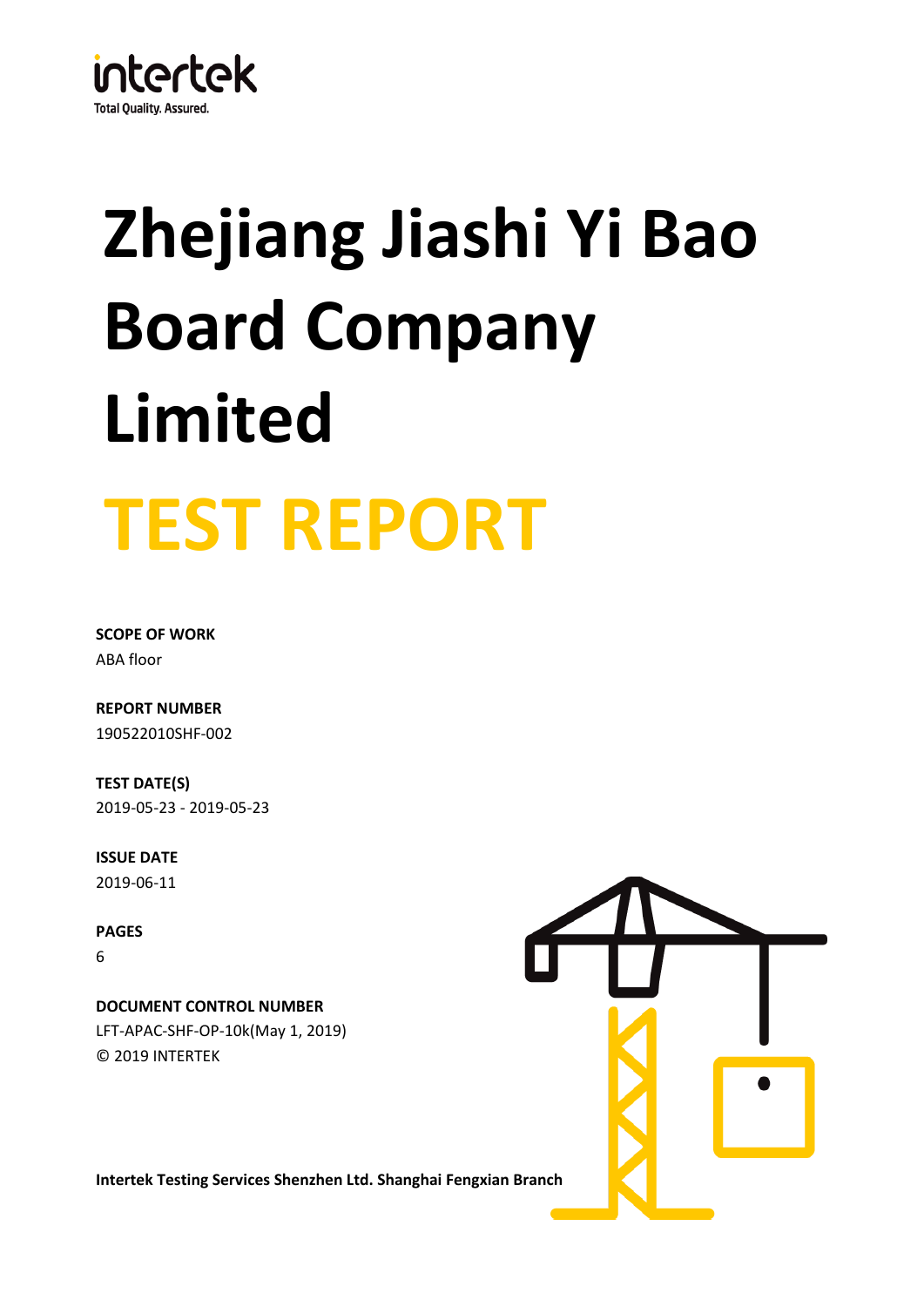

## Intertek Testing Services Shenzhen Ltd. Shanghai Fengxian Branch Plant 5, No. 6958 Daye Road, Fengxian District, Shanghai, China Tel: 021-61136116 Fax: 021-61189921 Website: www.intertek.com

# **Test Report**

# **Statement**

1.This report is invalid without company's special seal for testing on assigned page.

2.This report is invalid without authorized person's signature.

3.This report is invalid where any unauthorized modification indicated.

4.Don't copy this report in partial (except full copy) without any official approval in written by our company. This report is invalid without re-stamping the special seal for testing in copying report.

5.Any holder of this document is advised that this report is for the exclusive use of Intertek's Customer and is provided pursuant to the agreement between Intertek and its Customer. Intertek's responsibility and liability are limited to the terms and conditions of the agreement. This report was made with due care within the limitation of a defined scope of work and on the basis of information, materials and instructions received from the Customer or its nominated third parties. Intertek is under no obligation to refer to or report upon any facts or circumstances which are outside the specific instructions received and accepts no responsibility to any parties whatsoever, following the issue of the report, for any matters arising outside the agreed scope of the works. The tests results are not intended to be a recommendation for any particular course of action. Customer is responsible for acting as it sees fit on the basis of such results.

6.Intertek's written consent is required to use Intertek's name or logo on the object, product or service being tested. The observations and test results in this report relate only to the sample under test. This report alone does not indicate that the item, product or service has passed any Intertek certification program.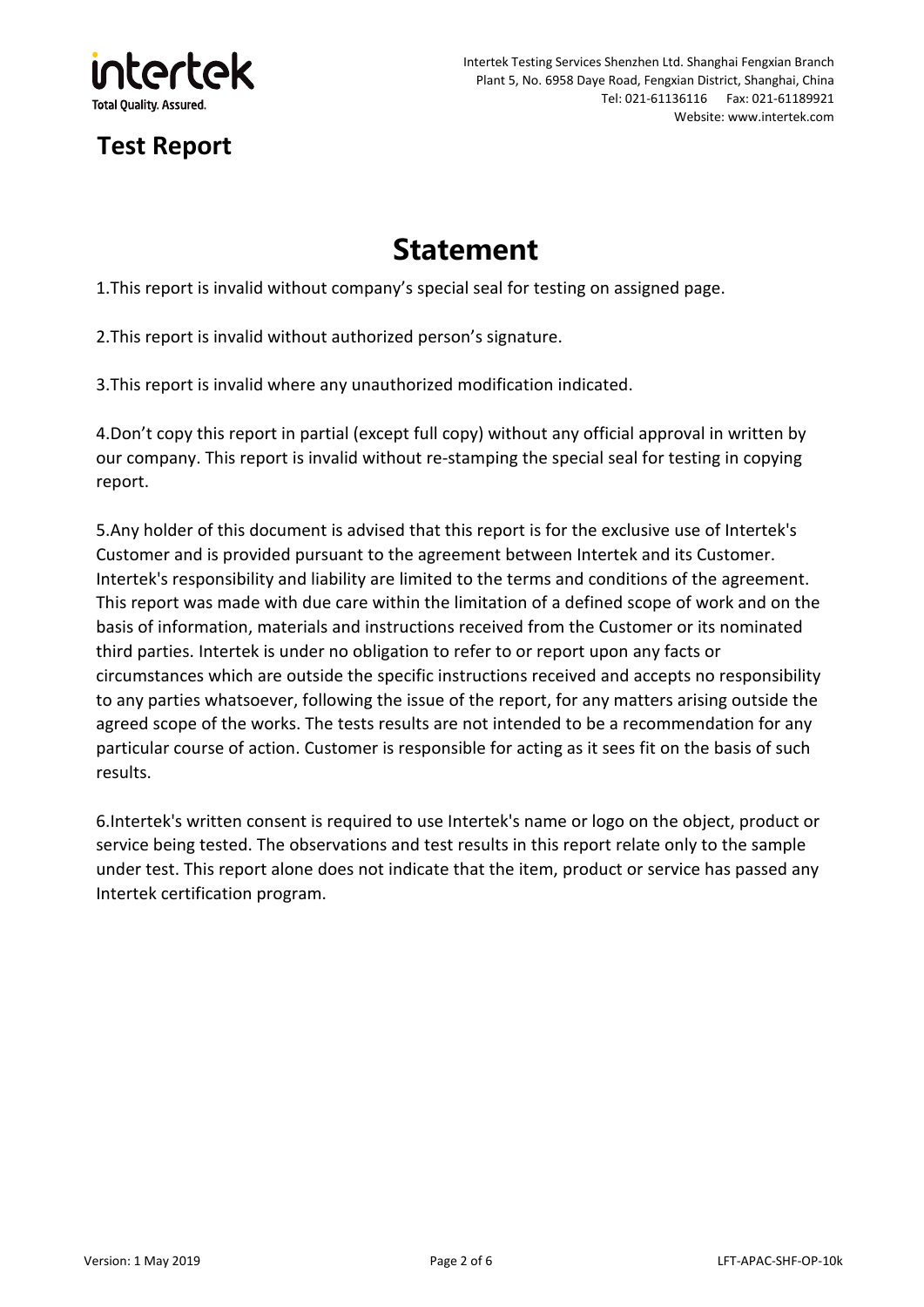

| Issue Date: | 2019-06-11                                                                            | Intertek Report No. | 190522010SHF-002 |
|-------------|---------------------------------------------------------------------------------------|---------------------|------------------|
| Applicant:  | Zhejiang Jiashi Yi Bao Board Company Limited                                          |                     |                  |
| Address:    | Shide Industrial Park, Big Bridge New Area, Zhejiang Haiyan Economic Development Zone |                     |                  |
| Attn:       | Huanhuan Wang                                                                         |                     |                  |
| Test Type:  | Performance test, samples provided by the applicant.                                  |                     |                  |

## **Product Information**

| <b>Product Name</b> |  | ABA floor             | <b>Brand</b>         | 实德地板             |
|---------------------|--|-----------------------|----------------------|------------------|
| <b>Sample</b>       |  | <b>Good Condition</b> | <b>Sample Amount</b> | $15 \text{ m}^2$ |
| <b>Description</b>  |  |                       | <b>Received Date</b> | 21-May-2019      |
| <b>Sample ID</b>    |  | <b>Model</b>          | <b>Specification</b> |                  |
| S190522010SHF.002   |  |                       | 1213*177*6.0mm+1mm   |                  |
|                     |  |                       |                      |                  |

### **Test Methods And Standards**

| <b>Test Standard</b>                    | ASTM E492-09(R2016) <sup><math>E</math>1</sup>                                                                                       |
|-----------------------------------------|--------------------------------------------------------------------------------------------------------------------------------------|
| <b>Specification</b><br><b>Standard</b> | <b>ASTM E989-18</b>                                                                                                                  |
|                                         | The samples were tested according to the above standards, and the results are shown in the<br><b>Test Conclusion</b> following page. |

#### Note:

1.This report relates specifically to the sample(s) that were drawn and provided by the applicant or their nominated third party. The reported result(s) provide no warranty or verification on the sample(s) representing any specific goods and/or shipment and only relate to the sample(s) as received and tested.

**Report Authorized** ሥ Mason Wang Name: Jodie Zhou | 台泰 - 新疆 Title: Reviewer Title: Reviewer Title: Reviewer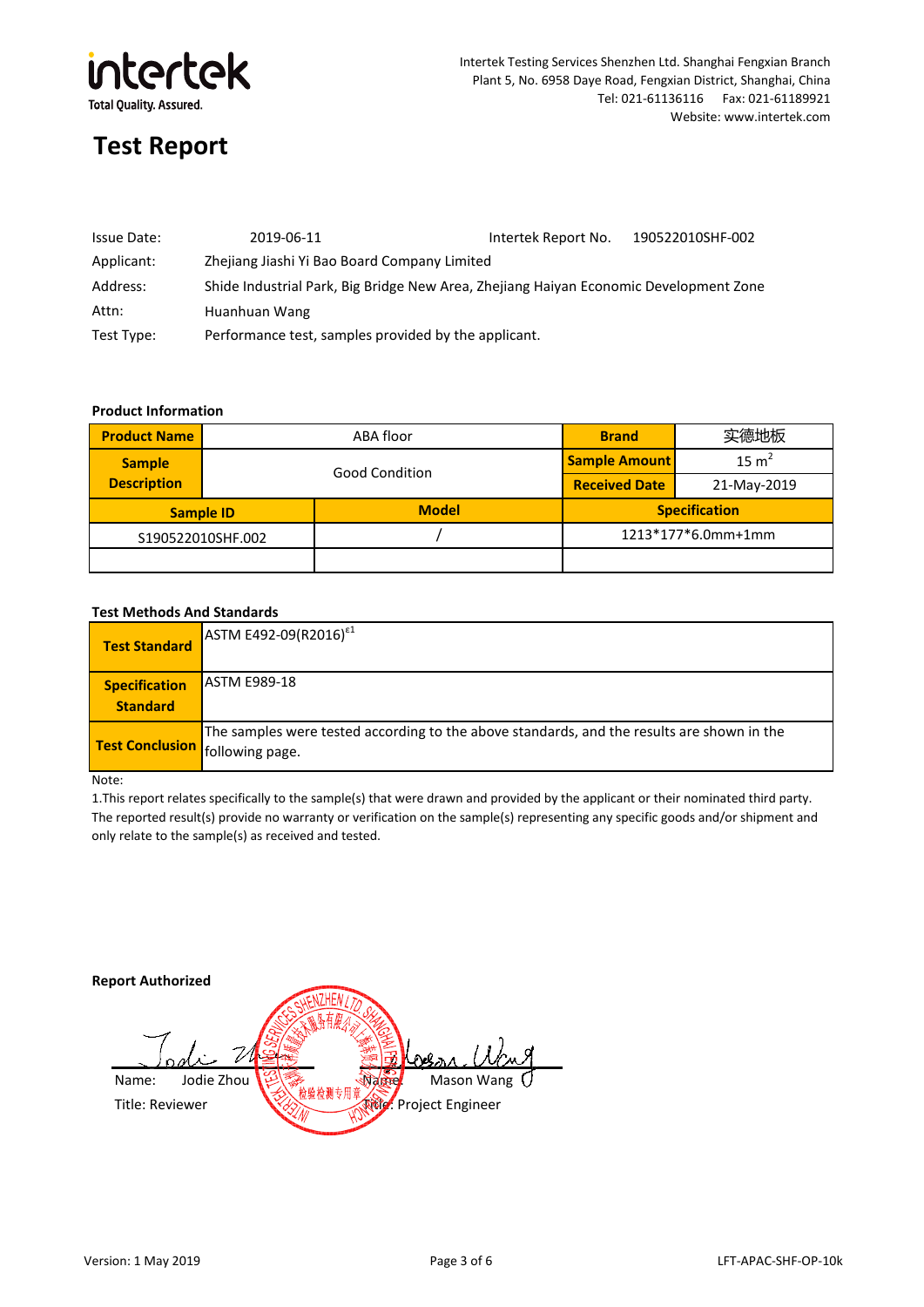

| Issue Date:                                                                                                                                                                                                                                                                                      | 2019-06-11 |                | Intertek Report No.                                                                                                                                                                                                                                                                              | 190522010SHF-002 |   |
|--------------------------------------------------------------------------------------------------------------------------------------------------------------------------------------------------------------------------------------------------------------------------------------------------|------------|----------------|--------------------------------------------------------------------------------------------------------------------------------------------------------------------------------------------------------------------------------------------------------------------------------------------------|------------------|---|
| <b>Test Items, Method and Results:</b>                                                                                                                                                                                                                                                           |            |                |                                                                                                                                                                                                                                                                                                  |                  |   |
|                                                                                                                                                                                                                                                                                                  |            |                | Test method: ASTM E492-09(R2016) <sup><math>E1</math></sup> Standard Test Method for Laboratory Measurement of Impact Sound                                                                                                                                                                      |                  |   |
|                                                                                                                                                                                                                                                                                                  |            |                | Transmission Through Floor-Ceiling Assemblies Using the Tapping Machine                                                                                                                                                                                                                          |                  |   |
| Temperature:                                                                                                                                                                                                                                                                                     |            | 21 $\degree$ C | <b>Relative Humidity:</b>                                                                                                                                                                                                                                                                        | 80               | % |
| $\mathbf{v}$ and $\mathbf{v}$ and $\mathbf{v}$ and $\mathbf{v}$ and $\mathbf{v}$ and $\mathbf{v}$ and $\mathbf{v}$ and $\mathbf{v}$ and $\mathbf{v}$ and $\mathbf{v}$ and $\mathbf{v}$ and $\mathbf{v}$ and $\mathbf{v}$ and $\mathbf{v}$ and $\mathbf{v}$ and $\mathbf{v}$ and $\mathbf{v}$ and |            |                | $\mathbf{v}$ and $\mathbf{v}$ and $\mathbf{v}$ and $\mathbf{v}$ and $\mathbf{v}$ and $\mathbf{v}$ and $\mathbf{v}$ and $\mathbf{v}$ and $\mathbf{v}$ and $\mathbf{v}$ and $\mathbf{v}$ and $\mathbf{v}$ and $\mathbf{v}$ and $\mathbf{v}$ and $\mathbf{v}$ and $\mathbf{v}$ and $\mathbf{v}$ and |                  |   |

 $m<sup>3</sup>$ Specimen area: Volume of the source room: 77  $m<sup>3</sup>$ Volume of the receiving room: 112 12.2  $m^2$ 

Floor assembly: The system consisted of 150mm thick concrete floor and the 7.1mm ABA Flooring (including 1mm underlayment) were placed on the concrete floor.



# **Calculated Impact Insulation Class: IIC 54**

Note:

1. Ln = Normalized Sound Pressure Level for Covering over Floor System

2. Classified IIC in accordance with ASTM E989-18, Standard Classification for Determination of Impact Insulation Class.

3. The IIC was for the whole floor assembly system.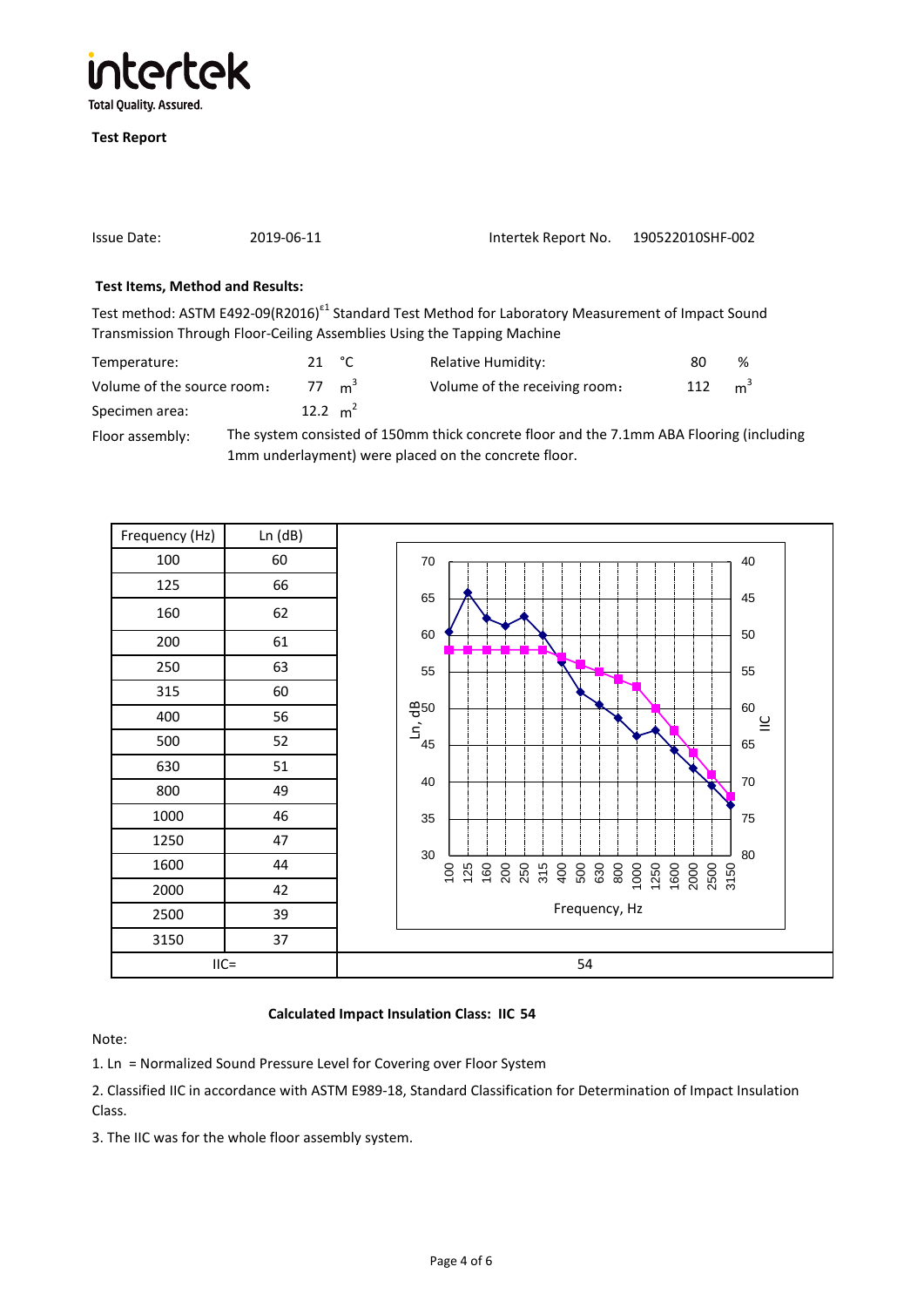

| Issue Date: | 2019-06-11 | Intertek Report No. | 190522010SHF-002 |
|-------------|------------|---------------------|------------------|

## **Test Photo:**



Test set up